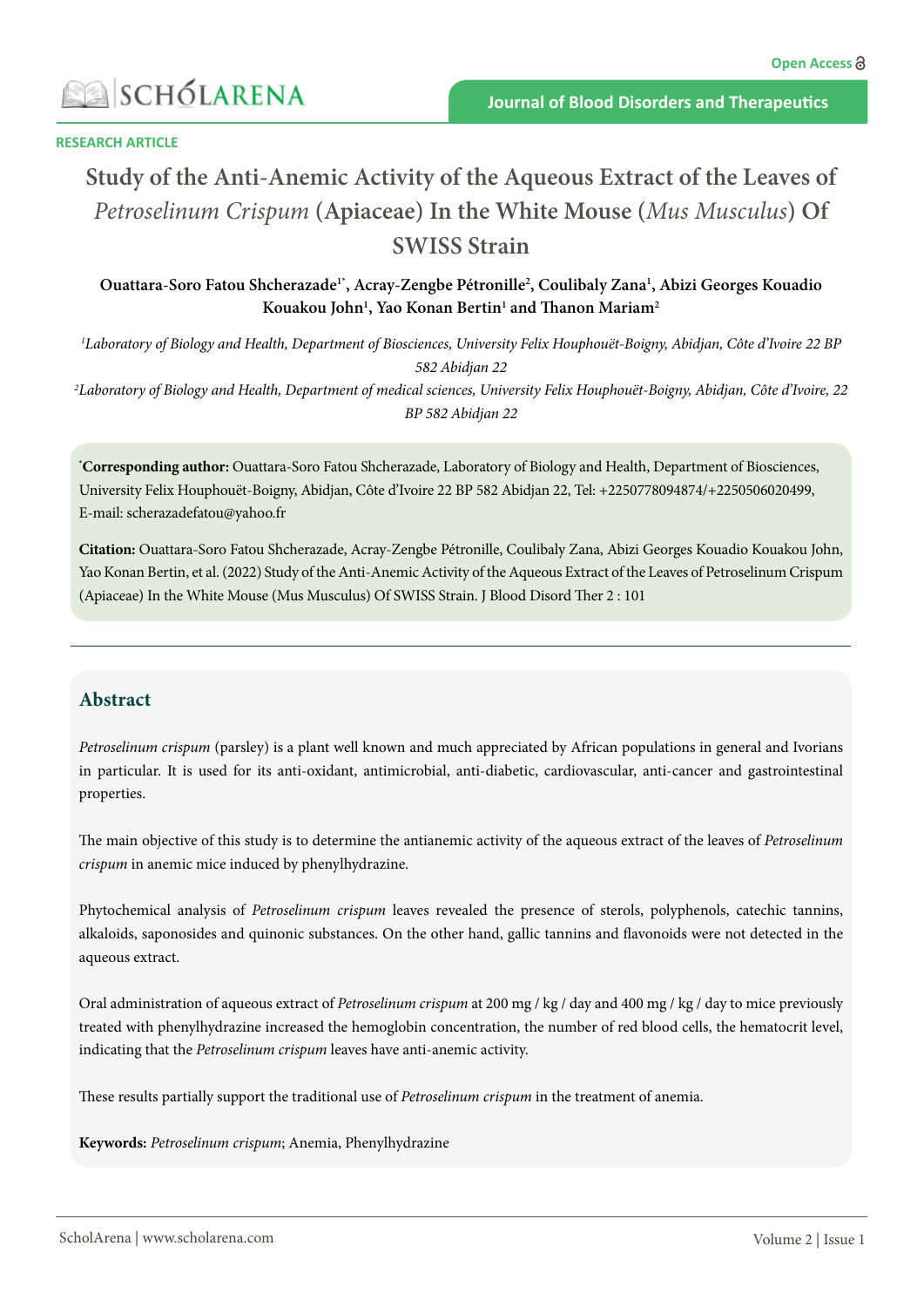# **Introduction**

Anemia is a medical condition in which the number and size of red blood cells, or hemoglobin concentration, drops below a plateau level, affecting the ability of the blood to carry oxygen in the body [1]. It is the most frequently encountered public health problem in the world, and particularly in developing countries [2]. The causes of this anemia are multiple among which, the deficiency of iron, certain vitamins such as vitamin B12, A and C as well as foliqueriboflavin acid that influence the formation of hemoglobin [3; 1]. Those most at risk for this disease are infants, children in intensive growth periods, elderly subjects, and pregnant women [4].

In Africa, this problem is not ignored, as on the continent, anemia is estimated to be responsible for 3.7% to 12.8% of maternal deaths during pregnancy and childbirth [4]. According to the study by Kokore and al. [5], the prevalence of the disease is 30.3% in Côte d'Ivoire, a sub-Saharan African country. Indeed, various studies provide indications, in children and women of childbearing age. The prevalence of anemia was estimated in 2012 to be 75% in children under 5 years of age, 54% in women of reproductive age, and 29% in men aged 15-49 years [6]. Face all these difficulties, researchers have increased their work on the therapeutic power of plants against anemia diseases.

*Petroselinum crispum* is a bright green annual herb, present in subtropical and tropical areas [7]. This plant is used for different treatments such as affections of the gastrointestinal tract, kidneys, lower urinary tract, and also to stimulate digestion [8]. *Petroselinum crispum* leaves are used for the treatment of amenorrhea, dysmenorrhea, kidney stones, prostatitis, diabetes, hypertension, hyperuricemia, constipation, odontalgia, pain, baldness and abortion induction in Spain [9]. They are also used as a food flavoring [10] as well as for the treatment of skin diseases [11] in China and Iraq, respectively. The aqueous extract of the leaves of *Petroselinum crispum* would have chemical constituents capable of treating anemia.

# **Materials and Methods**

### **Materials**

The equipment consists of biological materials, technical materials and chemicals.

### **Biological Materials**

### **Plant Material**

The plant material consists of fresh leaves of *Petroselinum crispum*. The leaves were collected in August 2020 from the market of Adjamé in the city of Abidjan, Côte d'Ivoire.

### **Animal Material**

The animal species used is the white albino mouse Mus Musculus of SWISS strain aged four weeks of weight, ranging from 21 to 36 g. These animals were raised in the vivarium of the ENS. The animals were maintained and sexed in plastic cages with stainless steel covers. The cages were lined with wood shavings renewed every two days during the whole experiment. The animals were fed a standard rodent diet and received regular water.

# **Pharmacodymic products**

Phenylhydrazine was used to induce anemia (60 mg/kg body weight);

- 0.9% sodium chloride (NaCl) was used for the various anemia induction doses
- Vitamin B12 was used as a reference substance.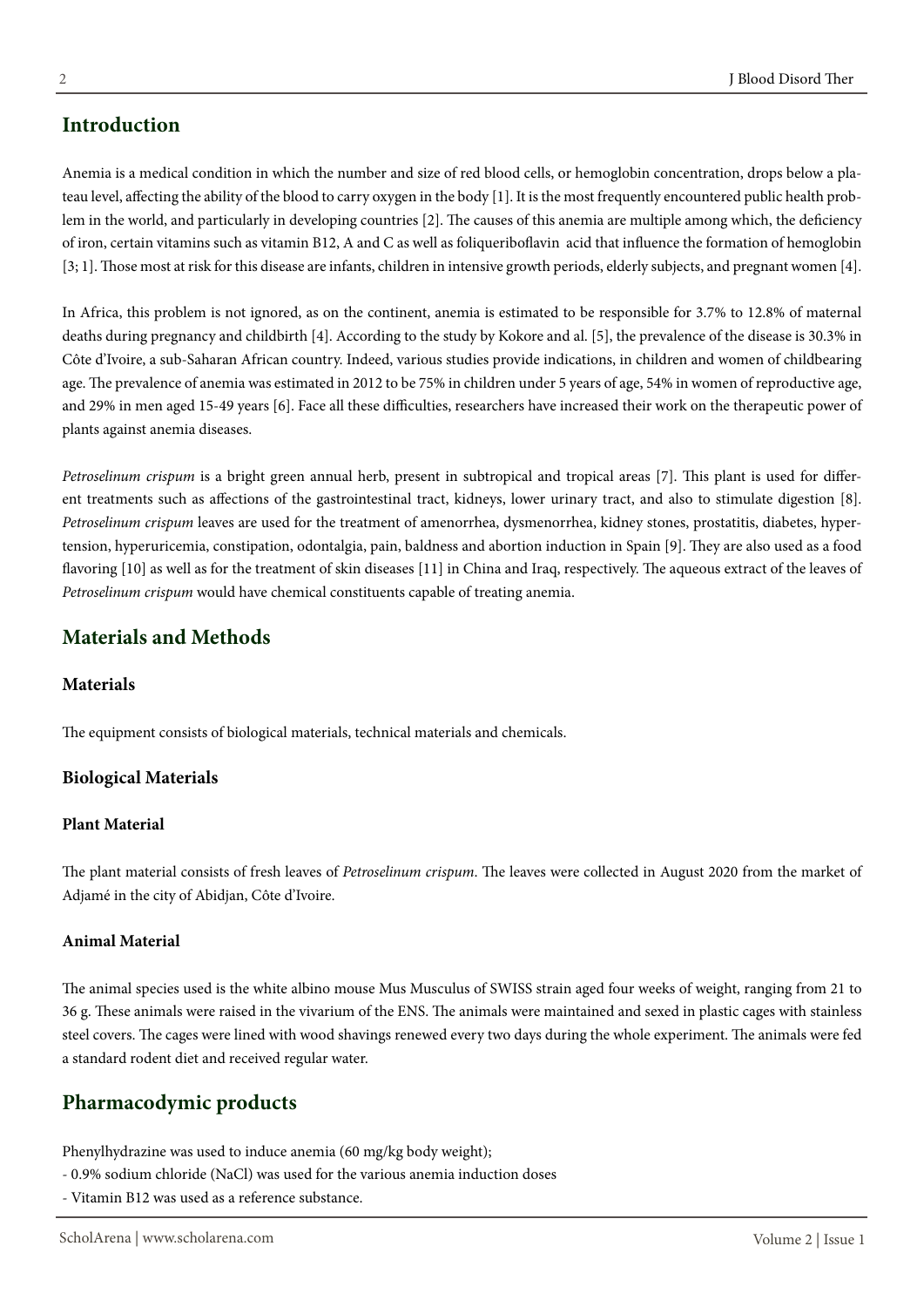# **Methods**

### **Extraction method**

The leaves of *P. crispum* were shade dried, and ground using an electric grinder, to obtain a coarse powder. The total aqueous extract (TAE) of *P*. *crispum* leaves was prepared following the method adopted by Yapo and al., [12]. 50 g of leaf powder was diluted in 1 liter of distilled water in the blender. The P. crispum powder added to one liter distilled water was homogenized with a blender three times for three minutes. The obtained homogenate was filtered once with a checkered cloth to remove the solid residues. The filtrate obtained was filtered five (5) times successively on hydrophilic cotton. The filtrate obtained was placed in an oven at 55°C for 48 hours to obtain a dry extract.

### **Phytochemical Screening**

The phytochemical screening was carried out on the aqueous extract according to the methods used by N'guessan and al., [13]. It required various reagents. The research of catechic tannins was possible thanks to Stiasny's reagent and sodium acetate. For the characterization of gall tannins, Stiasny's reagent, sodium acetate and ferric chloride were used. Acetic anhydride and concentrated sulfuric acid were necessary for the investigation of sterols and polyterpenes. Hydrochloric alcohol diluted two (02) times, magnesium chips and isoamyl alcohol were used to search for flavonoids. The alcoholic solution of ferric chloride at 2% allowed the characterization of polyphenols. Bornstraëgen reagent, chloroform, 2-fold diluted ammonia and hydrochloric acid were used to search for quinone substances. Alkaloids were characterized using 60° alcohol, Burchard's reagent (iodine-iodide reagent) and Dragendorff's reagent (potassium iodo-bismuthate reagent). The presence of foams after shaking the aqueous solution of the extract allowed the identification of the saponosides.

### **Induction of Anemia**

Anemia was induced in mice by intraperitoneal administration of phenylhydrazine at 60mg/kg for 2 days (day 0 and day 2). Anemia was observed on day 3 by measuring hematological parameters that are red blood cell, hemoglobin and hematocrit. Mice that developed anemia with a hemoglobin concentration of less than 13 g/dl were enrolled in the study.

### **Blood sample collection**

Blood samples were collected in EDTA tubes by puncture of the retroorbital plexus using capillary tubes twice on day 0 and day 15. The collected blood was analyzed for various hematological parameters only once.

### **Evaluation of hematological parameters**

White blood cells (WBC), red blood cells (RBC), hemoglobin concentration (Hb), blood platelets (PLT), and hematocrit (HCT) were analyzed using an automated analyzer. Red blood cells were used to assess anemia

### **Body weight**

The body mass of the mice was recorded during the experiment on day 0 and then every other (2) for two weeks.

### **Study of the effect of Petroselinum crispum on anemia**

Anemia was induced in all groups of mice except group 1 (negative healthy control), received an intraperitoneal injection of phenylhydrazine at 60mg/kg twice (days 0, 2) and treated the following day (day 3).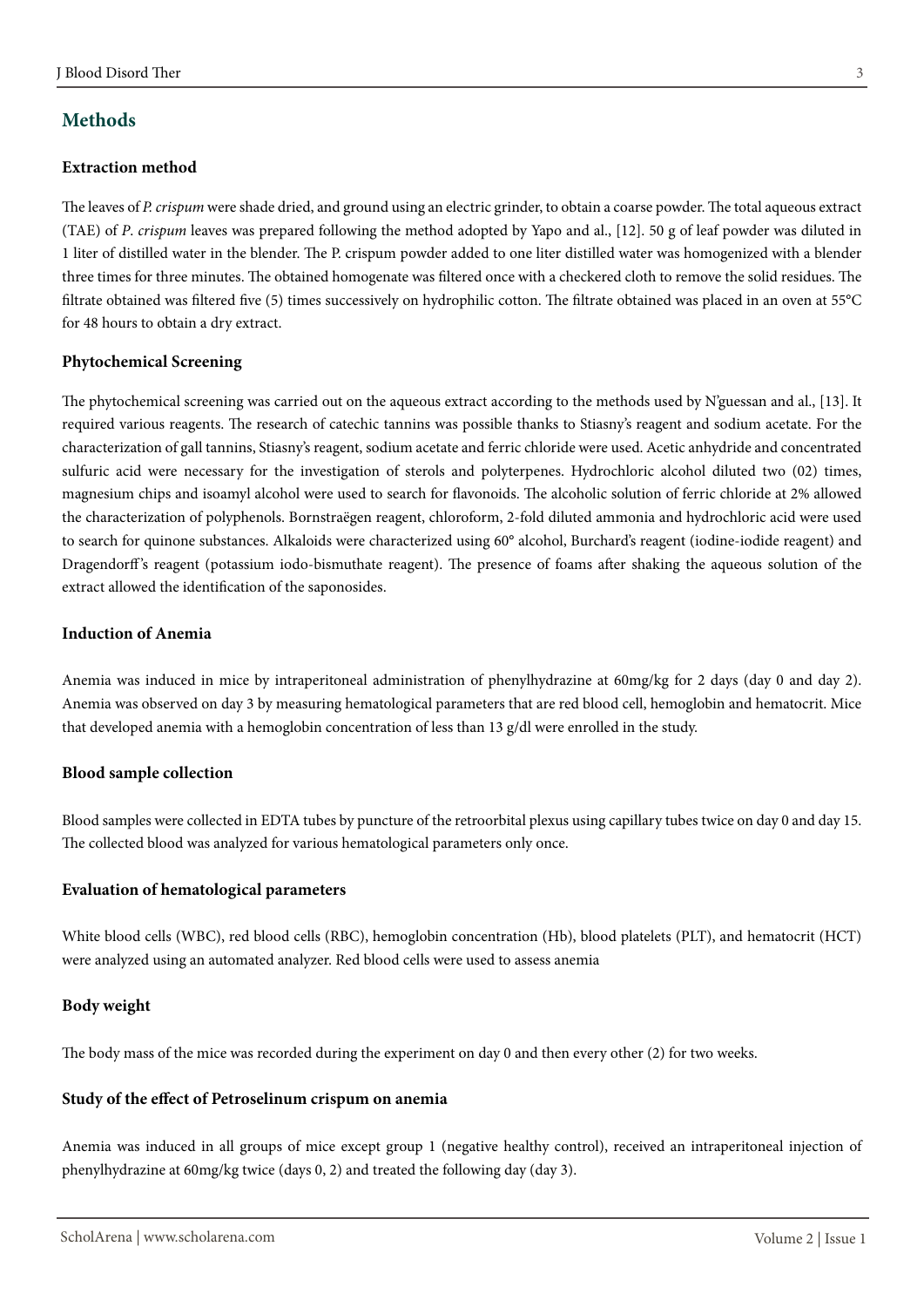Mice were divided into five groups of six mice each, as follows:

**Group 1**: Control (healthy) served as a control and received distilled water.

**Group 2**: Untreated positive control receiving distilled water for two weeks.

**Group 3:** treat with a reference molecule, vitamin B12 syrup at a rate of 1 ml/kg body weight (according to the dosage) diluted at 1/2

**Group 4**: Mice were treated with aqueous extract of P. crispum leaf at a dose of 200mg/kg P.C. daily for two weeks.

**Group 5**: were treated with the liquid extract of the leaves *Petroselinum crispum* at a dose of 400 mg/kg of bw per day for two weeks.

After oral administration of the different doses of aqueous extract of *P*. *crispum*, the mice were weighed, the animals were anesthetized with ether (Cooper) and then sacrificed. Blood samples were taken (day 15) for hematological analysis at the SAMU (CHU of Cocody-Abidjan). This analysis consisted in determining the effect of phenylhydrazine and aqueous extract on blood parameters (number of white blood cells, platelets and red blood cells, percentage of lymphocytes, neutrophils, monocytes, eosinophils and basophils, concentrations of Hb, PCV, MCV, MCH and MCHC)

### **Statistical analysis**

The statistical processing of the results is done with the Graph Pad Uninst Prism 7 software. The results are given as mean ± followed by the standard error on the mean (mean ± SEM). Analysis of variance (ANOVA) followed by Tukey's multiple comparison test, as well as the students' T-test at the 5% threshold (P<0.05) to assess the significance of the differences observed. This software is also used to obtain the graphs.

# **Results and Discussion**

# **Results**

### **Phytochemical screening**

The results of the phytochemical analysis showed the presence of sterols, polyphenols, gall tannins, quinonics, alkaloids and saponosides in the aqueous extract of *Petroselinum crispum*. However, catechic tannins and flavonoids were not detected in the extract.

# **Variation of hematological parameters**

# **Effects of phenylhydrazine on the concentrations of hematological parameters**

Phenylhydrazine caused a significant (p<0.05) decrease in red blood cell, hemoglobin, and hematocrit concentrations. Indeed, the red blood cell level decreased from 9.06 ± 0.07 10/μL3 to 7.20 ± 0.96103 /μL (graph 1). The hemoglobin level decreased from 13.47  $g/dL \pm 0.09$  to  $9.48 \pm 3.93$  g/dL (graph 2). As for the hematocrit value, it was reduced from  $45.47\% \pm 0.38$  to  $43.77\% \pm 3.27$  (graph 3). However, administration of phenylhydrazine to the animals had no significant effect (p>0.05) on the white blood cell and platelet levels (graph 4 and 5).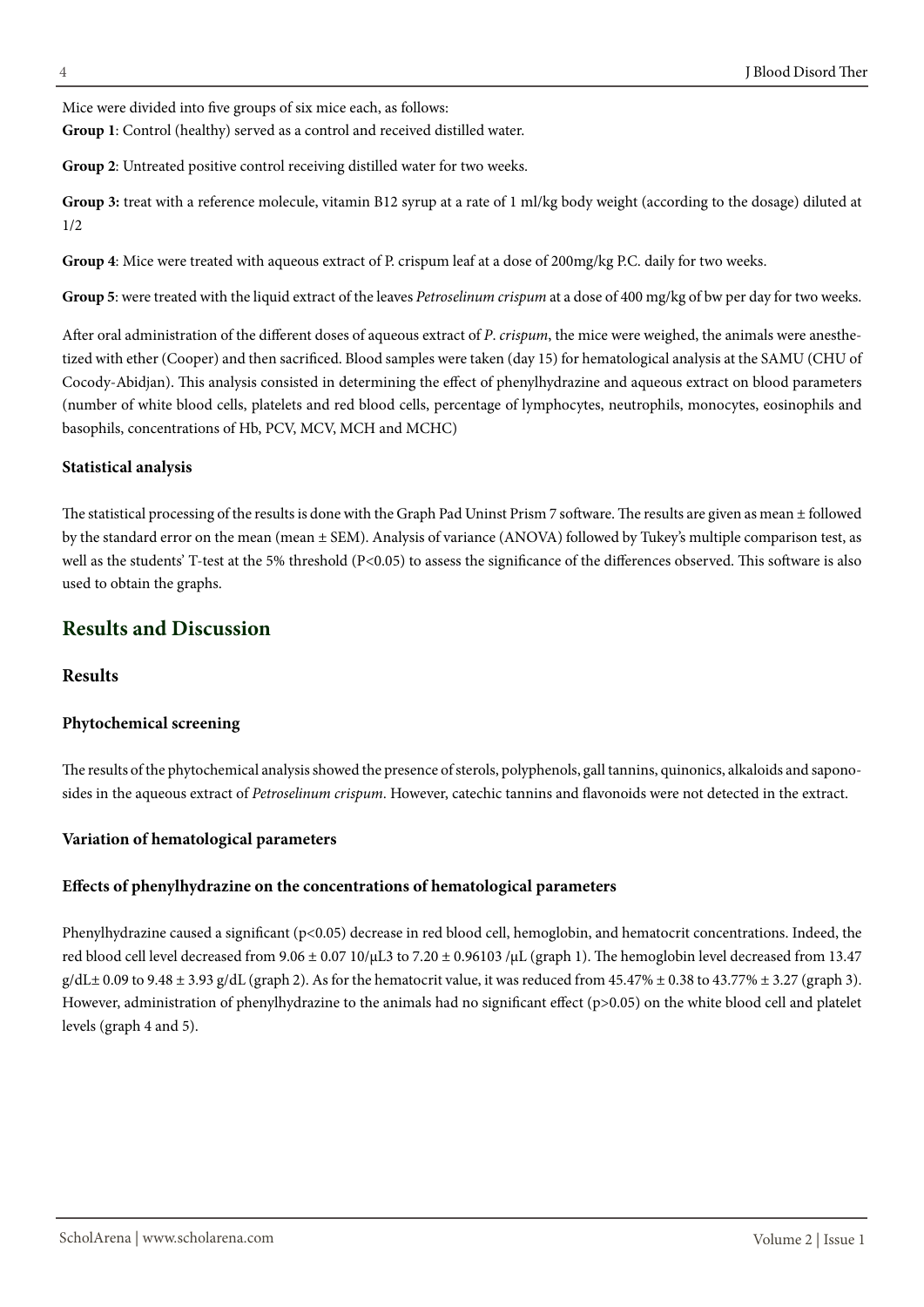

**Graph 1:** Effects of Phenylhydrazine on red blood cell count



**Graph 2:** Effects of Phenylhydrazine on hemoglobin levels



**Graph 3:** Effects of Phenylhydrazine on hematocrit level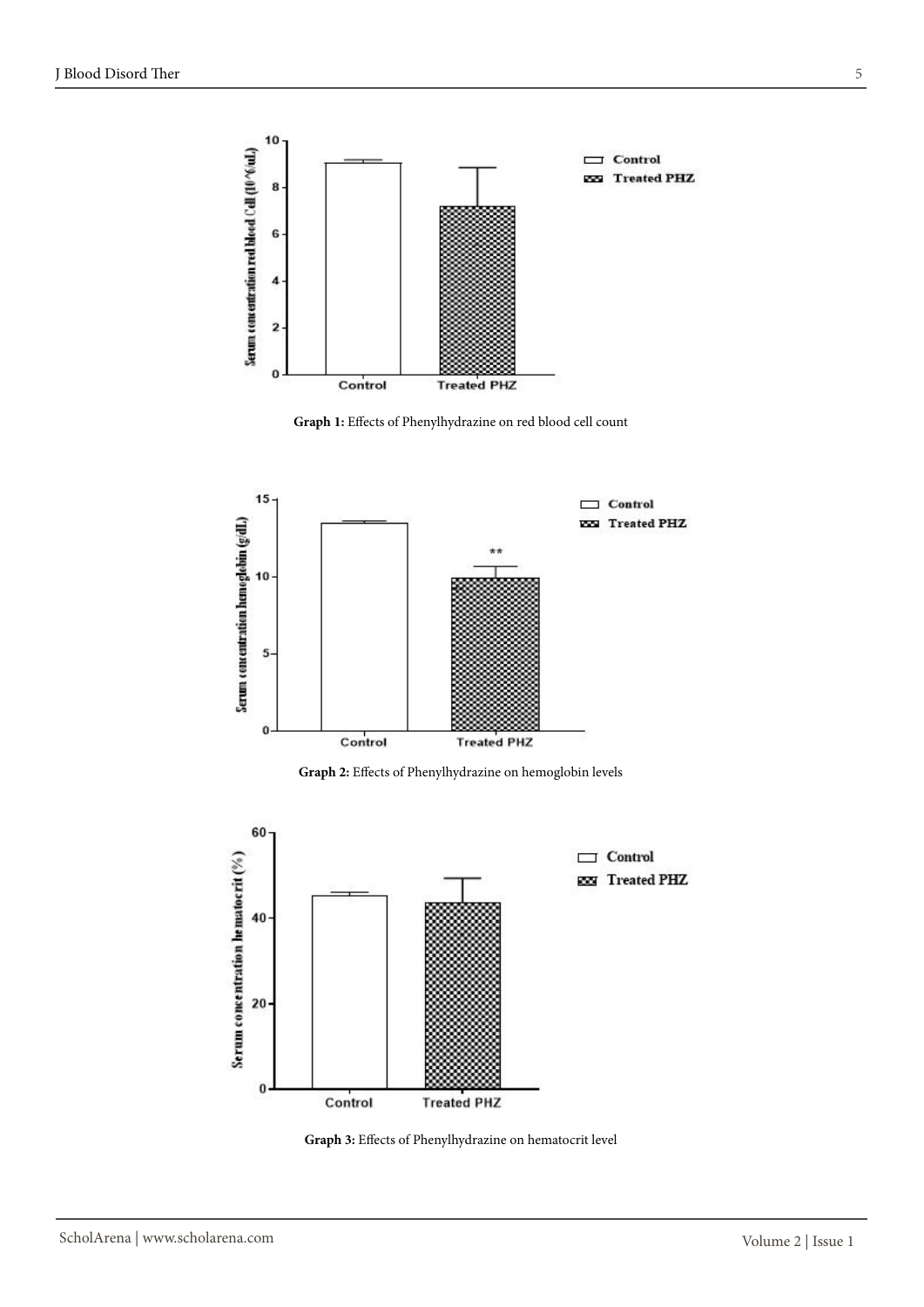

**Graph 4:** Effects of Phenylhydrazine on white blood cell count



**Graph 5:** Effects of Phenylhydrazine on blood platelets

# **Effect of aqueous extract of Petroselinum crispum on body weight of mice In females**

The body mass of the animals in the healthy control group increased progressively throughout the treatment period. However, the body weight of the other groups (EAPcEAP200, 400 and vitamin B12) did not change significantly from day 0 to day 8. On the other hand, from day 10 onwards, the body weight of the 200 mg/kg bw group increased insignificantly (p<0.05) compared to the PHZ control. Moreover, it was only from day 12 onwards that a significant increase (p<0.01) was observed in the groups that received the aqueous extract at a dose of 400 mg/kg bw and vitamin B12 (graph 6).

### **In males**

The body mass of animals in the healthy control group increased progressively throughout the treatment period. In contrast, while the body mass of the animals receiving distilled water gradually decreased, the body mass of the animals in the groups receiving aqueous extract and vitamin B12 did not vary throughout the treatment period. (Graph 7).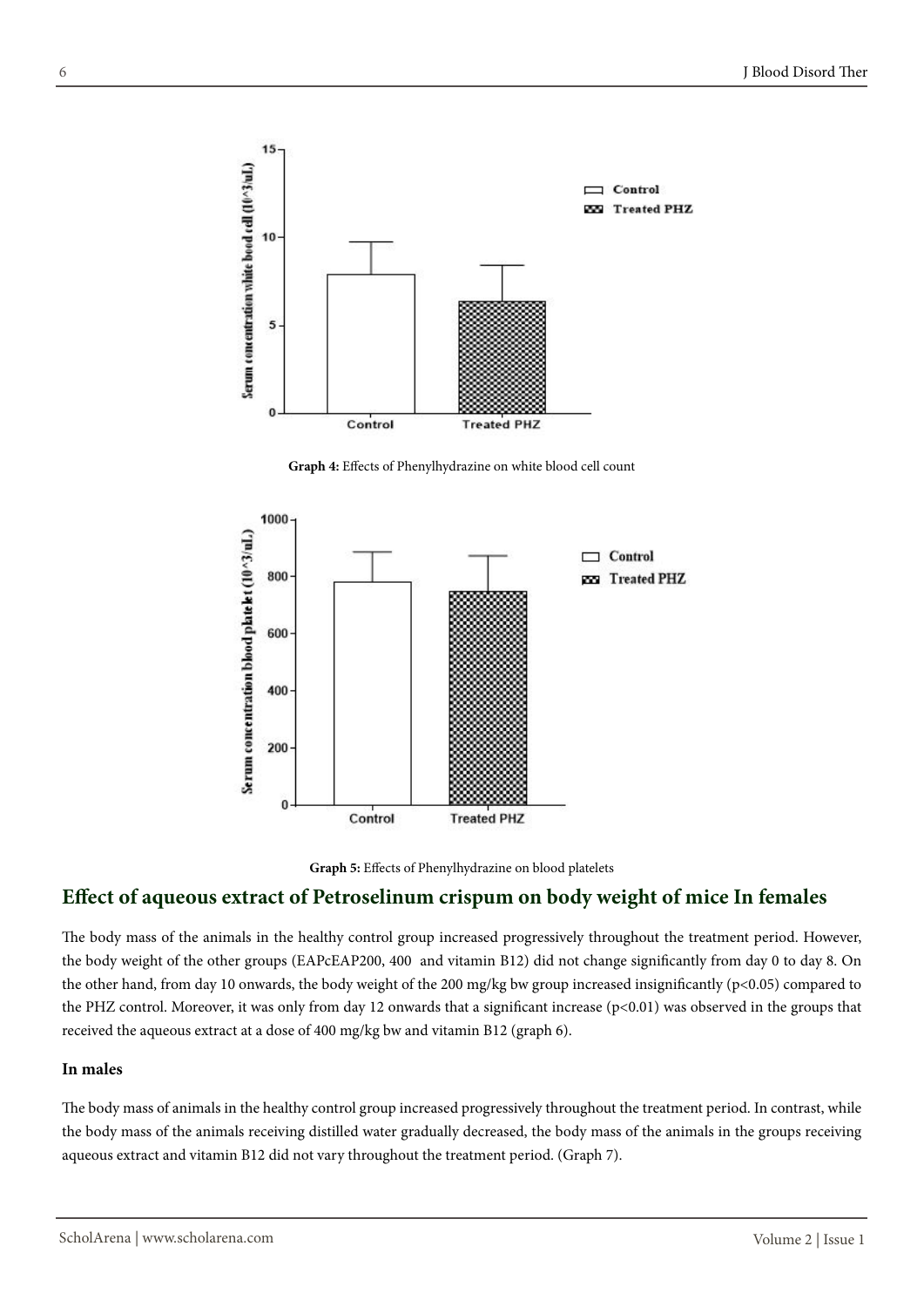### **Effect of aqueous extract and vitamin B12 on white blood cell concentration**

After 14 days of treatment with the aqueous extract of *petroselinum crispum* leaves and vitamin B12 caused no significant change (p>0.05) in the white blood cell count compared with the healthy control and PHZ control (graph 8).

# **Effect of aqueous extract and vitamin B12 on red blood cell concentration**

Treatment of anemic animals with EAPc and vitamin B12 restored red blood cell levels compared to those treated with distilled water. For the 200 mg/kg bw and 400 mg/kg bw doses the red blood cell count increased from  $8.52 \pm 0.13/\mu L$ .103 to  $9.01 \pm 0.13/\mu L$  $\mu$ L.103 and from 8.52  $\pm$  0.13/ $\mu$ L.103 to 9.32  $\pm$  0.12/ $\mu$ L.103, respectively. As for vitamin B12, the red blood cell level increased from  $8.52 \pm 0.13/\mu L.103$  to  $9.18 \pm 0.22.10/\mu L3$  (Graph 9).

### **Effect of aqueous extract and vitamin B12 on hemoglobin concentration**

Hemoglobin levels were significantly increased after treatment with aqueous extract at 400 mg/kg bow (p<0.01) and vitamin B12 (p<0.05) compared to PHZ controls. However, treatment of anemic animals with 200 mg/kg CP had no significant effect on hemoglobin levels compared to the PHZ control (Graph 10).



**Graph 6:** Variation in weight of female mice as a function of time



**Graph 7:** Variation in weight of male mice as a function of time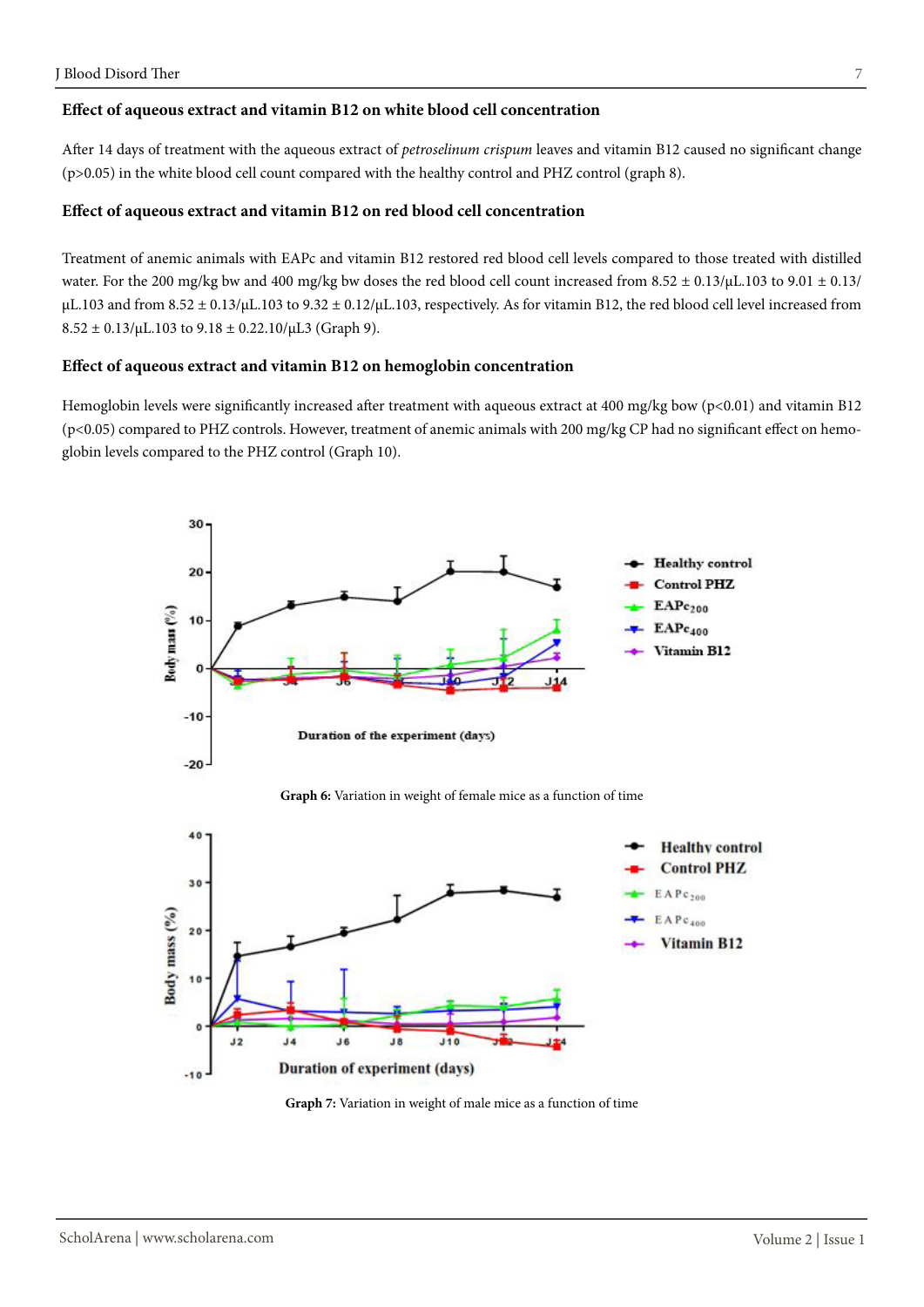





**Graph 9**: Effects of aqueous extract of *Petroselinum crispum* and vitamin B12 on red blood cells

*Values are presented as mean ± standard deviation* 

*(\*) (p<0.05) Not significantly different from the healthy control;* 

*(\*\*) (p<0.01) Significant difference from healthy control*

*(#) (p<0.05) Not significantly different from phenylhydrazine control*

*PHZ: phenylhydrazine, EAPc<sub>200</sub><sup>2</sup>: aqueous extract of Petroselinum crispum (200 mg),* 

 *EAPc: aqueous 400extract of Petroselinum crispum (400 mg), B 12: Vitamin B 12.*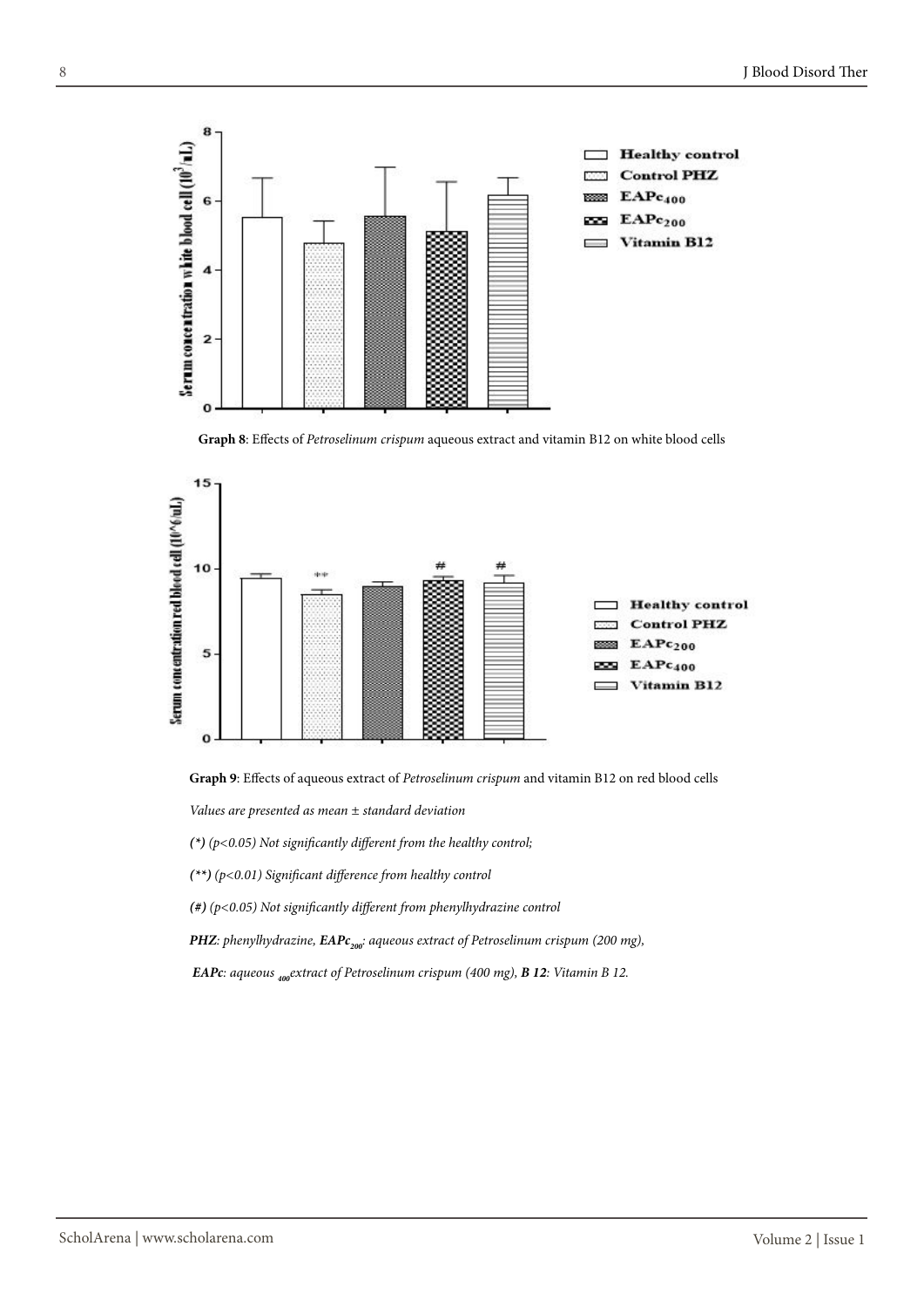

**Graph10**: Effects of *Petroselinum crispum* aqueous extract and vitamin B12 on hemoglobin levels

*Values are presented as mean ± standard deviation* 

 *(***\*\****) (p<0.05) Not significantly different from the healthy control;* 

*(#) (p<0.05) Not significantly different from phenylhydrazine control*

*(##) (p<0.01) Significant difference from phenylhydrazine control*

*PHZ: phenylhydrazine, <i>EAPc<sub>200</sub>: aqueous extract of Petroselinum crispum (200 mg), EAPc: aqueous <sub><i>400</sub>*extract of</sub> *Petroselinum crispum (400 mg), B 12: Vitamin B 12*.

### **Effect of aqueous extract and vitamin B12 on hematocrit concentration rate**

Mean hematocrit values were significantly (p<0.001) increased in anemic animals treated with aqueous extract at 400 mg/kg PC and vitamin B12 compared with those treated with distilled water. Indeed, aqueous extract and vitamin B12 promoted an increase from 48.7 ± 0.42.10/μL3 to 53.38 ± 0.59.10/μL3 and 48.7 ± 0.42 to 53.78 ± 0.80 in hematocrit, respectively (Graph 11).

### **Effect of aqueous extract on the modification of blood platelet count**

There were no significant differences (p>0.05) in the number of blood platelets between control and test substance-treated batches (Graph 12).

### **Effect of aqueous extract and vitamin B12 from** *Petroselinum crispum* **leaves on organ weight**

After 14 days of treatment with aqueous extract of Petroselinum crispum leaves and vitamin B12 the relative weight of organs (kidney, heart, liver) vary little compared to healthy control and PHZ control. However this variation is not significant (p>0.05). On the other hand, the spleen weight of the animals increased insignificantly  $(p<0.05)$  (Table 1 and 2).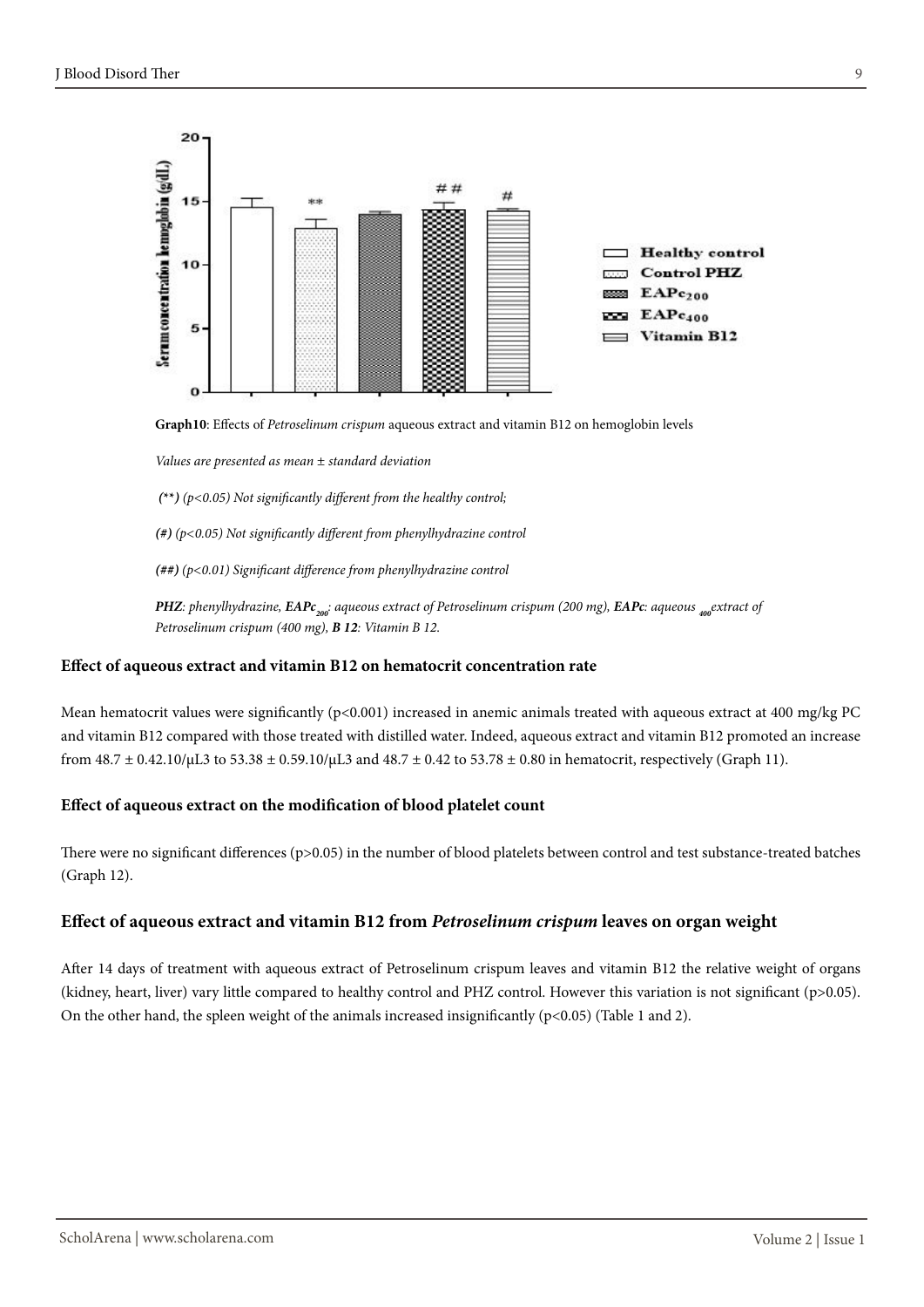

**Graph 11:** Effects of aqueous extract of *Petroselinum crispum* and vitamin B12 on hematocrit





*Values are presented as mean ± standard deviation* 

*(\*) (p<0.05) Not significantly different from the healthy control*

*(\*\*) (p<0.001) Significant difference from healthy control;* 

*(###) (p<0.0001) Highly significant difference from phenylhydrazine control*

*PHZ: phenylhydrazine, <i>EAPc<sub>200</sub>: aqueous extract of Petroselinum crispum (200 mg), EAPc: aqueous 400extract of Petroselinum crispum (400 mg), Vitamin B 12*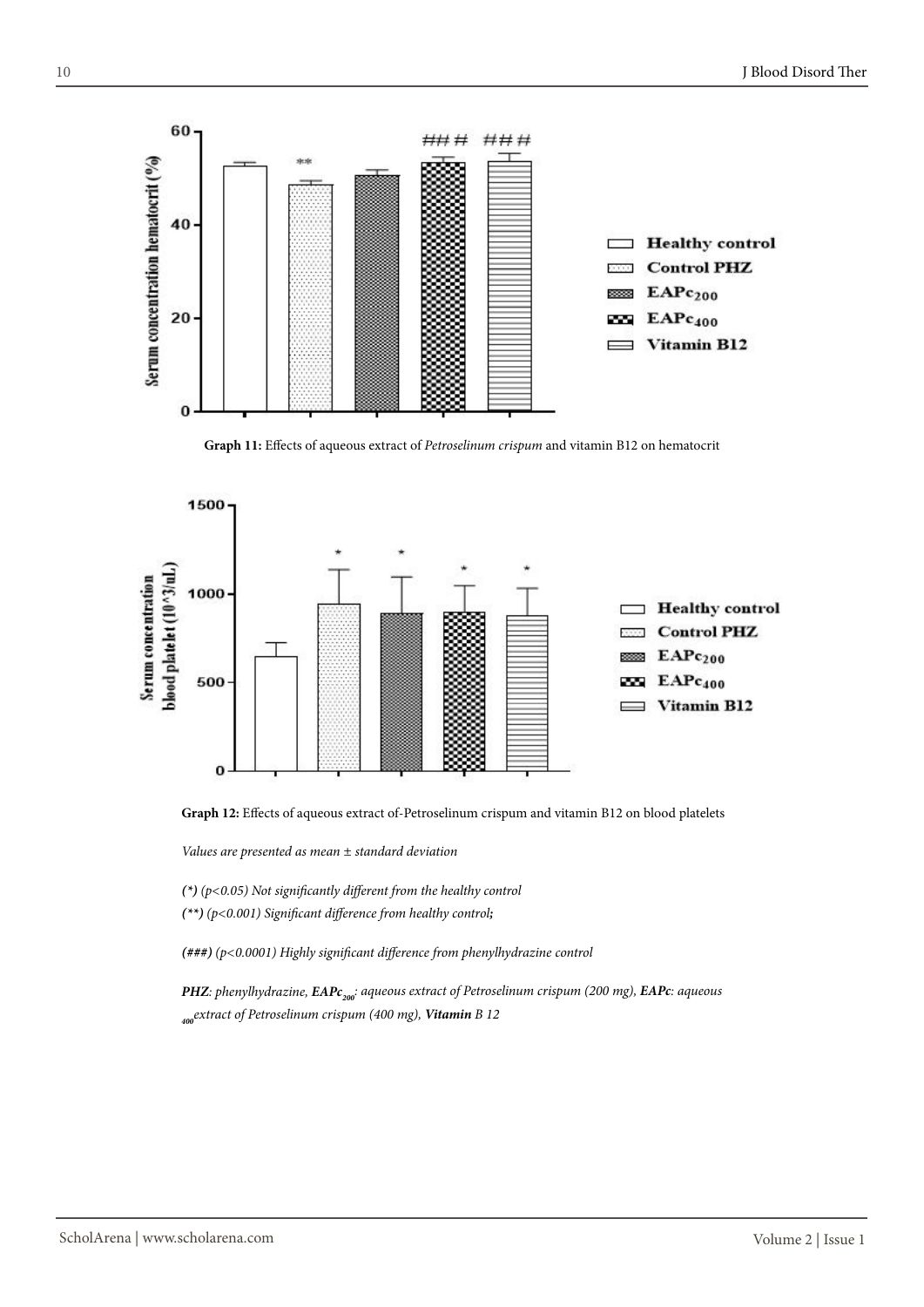| Tests batches   | Relative weight (g/100) |                 |                 |                   |
|-----------------|-------------------------|-----------------|-----------------|-------------------|
|                 | Kidneys                 | Liver           | Heart           | Spleen            |
| Healthy control | $1,14 \pm 0,04$         | $4,38 \pm 0,45$ | $0.46 \pm 0.03$ | $0,34 \pm 0,03$   |
| Control PHZ     | $1,19 \pm 0,07$         | $3,47 \pm 0,55$ | $0.5 \pm 0.02$  | $0.52 \pm 0.08^*$ |
| $EAPc_{200}$    | $1,14 \pm 0,04$         | $3,55 \pm 0,30$ | $0,45 \pm 0,05$ | $0.43 \pm 0.05$   |
| $EAPC_{400}$    | $1,23 \pm 0,06$         | $4,04 \pm 0,66$ | $0.45 \pm 0.07$ | $0,43 \pm 0,09$   |
| Vitamin B12     | $1,21 \pm 0,05$         | $3,72 \pm 0,43$ | $0.48 \pm 0.02$ | $0.4 \pm 0.37$    |

**Table 1:** Relative weight of male organs

| Tests batches       | Relative weight (g/100) |                 |                 |                   |  |
|---------------------|-------------------------|-----------------|-----------------|-------------------|--|
|                     | Kidneys                 | Liver           | Heart           | Spleen            |  |
| Healthy control     | $0,89 \pm 0,02$         | $4,54 \pm 0,11$ | $0.49 \pm 0.02$ | $0.40 \pm 0.07$   |  |
| Control PHZ         | $0,91 \pm 0,05$         | $3,88 \pm 0,28$ | $0,42 \pm 0,03$ | $0.57 \pm 0.02*$  |  |
| EAPc <sub>200</sub> | $0.89 \pm 0.7$          | $4,68 \pm 0,35$ | $0.44 \pm 0.06$ | $0,53 \pm 0,05^*$ |  |
| $EAPC_{400}$        | $0.94 \pm 0.08$         | $4,45 \pm 0,14$ | $0.45 \pm 0.01$ | $0,56 \pm 0,06^*$ |  |
| Vitamin B12         | $0.97 \pm 0.03$         | $3,84 \pm 0,17$ | $0.49 \pm 0.1$  | $0.56 \pm 0.05*$  |  |

### **Table 2:** Relative weight of female organs

*Values are presented as mean ± standard deviation* 

*(\*) (p<0.05) Not significantly different from the healthy control*

*PHZ: phenylhydrazine, EAPc<sub>200</sub><sup><i>: aqueous extract of Petroselinum crispum (200 mg), EAPc:*</sup> *aqueous 400extract of Petroselinum crispum (400 mg), Vitamin B 12*

# **Discussion**

Phytochemical analysis revealed the presence of sterols, polyphenols, tannins, alkaloids and saponosides. However, the E.T.A of *P. crispum* does not contain catechic tannins and flavonoids. Moreover, the absence of catechic tannins and flavonoids observed during this study, to be explained by the method of phytochemical extraction used.

In their study on phytochemical screening, antibacterial and cytotoxic activities of P. crispum leaves, Al-Hadi and al., [14] also revealed, the presence of polyphenols, tannins, alkaloids and saponosides. It has been reported that saponosides and alkaloids possess anti-anemic potential [15]. Saponosides are also known to inhibit platelet aggregation and thrombosis. Plants containing saponosides have been successfully used in the management of liver inflammation, as tonics and sedatives, and to promote and revitalize blood circulation [16; 17]. The presence of these different chemical compounds in *P*. *crispum* E.T.A. would explain the common use of *P*. *crispum* in traditional medicine.

In this study phenylhydrazine was used at a rate of 60 mg/kg body weight to induce hemolytic anemia intraperitoneally in mice, it was found a significant decrease in the concentration of hemoglobin level, the concentration of hematocrit level and the number of red blood cells. These results corroborate with those of Tovi and al. [18], who observed after the administration of phenylhydrazine, the reduction of hematological parameters. Phenylhydrazine is toxic to the organism, therefore causes health disorders, damages different tissues in the body and causes lysis of red blood cells [19; 20]. Phenylhydrazine has been reported to cause oxidative damage to red blood cells by increasing the formation of reactive oxygen species [21; 22].

The results of our work showed that the aqueous extract of *P. crispum* restored the hematological parameters in anemic mice after 14 days of treatment. Oral administration of aqueous extract of *P*. *crispum* at the dose of 200 mg/kg bw failed to regulate the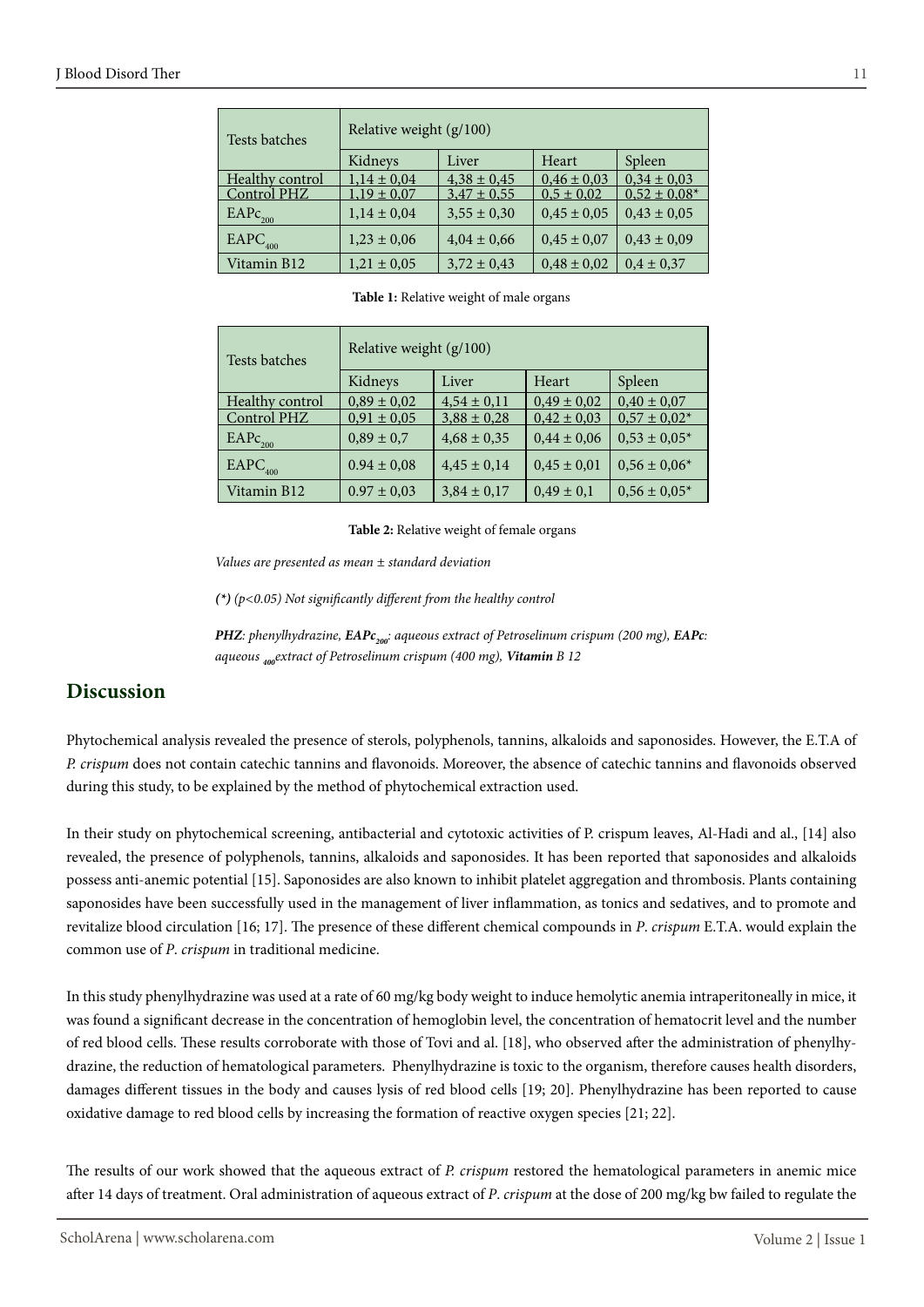anemia in the animals. However, the 400 mg/kg bw dose seemed to be better than the 200 mg/kg CP dose. The 400 mg/kg bw dose significantly increased the hemoglobin concentration, hematocrit concentration and red blood cell count compared to the PHZ control. A report indicates that oral administration of Tectona grandis (Lamiaceae) extract to rats, previously treated with phenylhydrazine, increased hemoglobin concentration, red blood cell count, hematocrit and reticulocyte count [23]. Veena and al., [24] also reported that the combination of aqueous extract of Azadirachta indica (Meliaceae) and Emblica officinalis (Euphorbiaceaea) produced significant anti-anemic activity. Indeed, the aqueous extract was administered for 15 days at a dose of 200 and 400 mg/kg body weight in rats previously treated with 60 mg/kg bw of PHZ. The results indicated a significant increase in hematological parameters. In addition, a study on the anti-anemic potential of three plant extracts namely Mangifera indicica (Anacardiaceae), Telfairia occidentalis (Cucurbitaceae), Amaranthus hybridus (Amaranthaceae) on phenylhydrazine induced anemia in rabbits showed an anti-anemic effect. Phytochemical analysis of these extracts detected saponins, tannins, cardiac glycosides, flavonoids and alkaloids, [25].

The differences in the anti-anemic potential of the plant extracts could be due to the different phytochemicals present: namely saponins, tannins, alkaloids and flavonoids which protect cells as powerful antioxidants and prevent or repair damage to red blood cells by free radicals or highly reactive oxygen species. Phytochemical screening of the extract revealed the presence of saponosides and alkaloids. Thus, it appears that the presence of these antioxidants in plant extracts reverses the harmful effect of phenylhydrazine.

*Petroselinum crispum* has been shown to be rich in iron and several minerals (Fe, Na, K, Ca, Cd, Cu, Cr, Mn, Zn) [26]. These results partially reflect the popular claim that parsley is an iron-rich herb. Iron serves as the core of the hemoglobin molecule, which is the oxygen-carrying component of red blood cells. The ability of red blood cells to carry oxygen is attributed to the presence of iron in the hemoglobin molecule. The presence of iron is believed to be the source of the normal recovery of hemoglobin and red blood cells.

Regarding the weight of the mice, a reduction in body weight was observed in the PHZ control mice after 14 days of treatment with distilled water compared to the mice that received *P*. *crispuim* E.T.A. Decreased body weight is one of the indications of anemia, which is due to a lack of appetite in mice. Although *P*. *crispum* is rich in phytoconstituents such as sterols, alcohols, saponosides, gall tannin and polyphenols, it also contains a level of ion such as Fe, Na, K, Ca, Cd, Cu, Cr, Mn, Zn, the weight of animals treated with *P*. *crispum* E.T.A. varies little compared to PHZ controls [26].

Our study showed that the spleen weight of animals previously treated with PHZ increased in volume except for the healthy control group. Our results are consistent with those of Pham-Quang Chi, [27] who reported that phenylhydrazine increased the weight and volume of the spleen and some organs such as kidney, liver and adrenal glands. Ferrali and al., [28] reported that phenylhydrazine, by increasing the concentration of hemolysis, leads to an increase in erythropoietin, ferritin and ferrous levels. Hemolysis causes hypertrophy of the spleen and chronic failure due to hypertrophy of the spleen cells.

# **Conclusion**

Injection of PHZ to mice produced hemolytic anemia characterized by reduction of hematological parameters especially hemoglobin concentration, hematocrit concentration. This study indicated that the aqueous extract of *petroselinum crispum* leaves increased, after 14 days treatment, the rate of hematological parameters significantly with 400 mg/kg bw/day.

This study provides scientific evidence and credibility to the effectiveness of *Petroselinum crispum* extract in the management of anemia.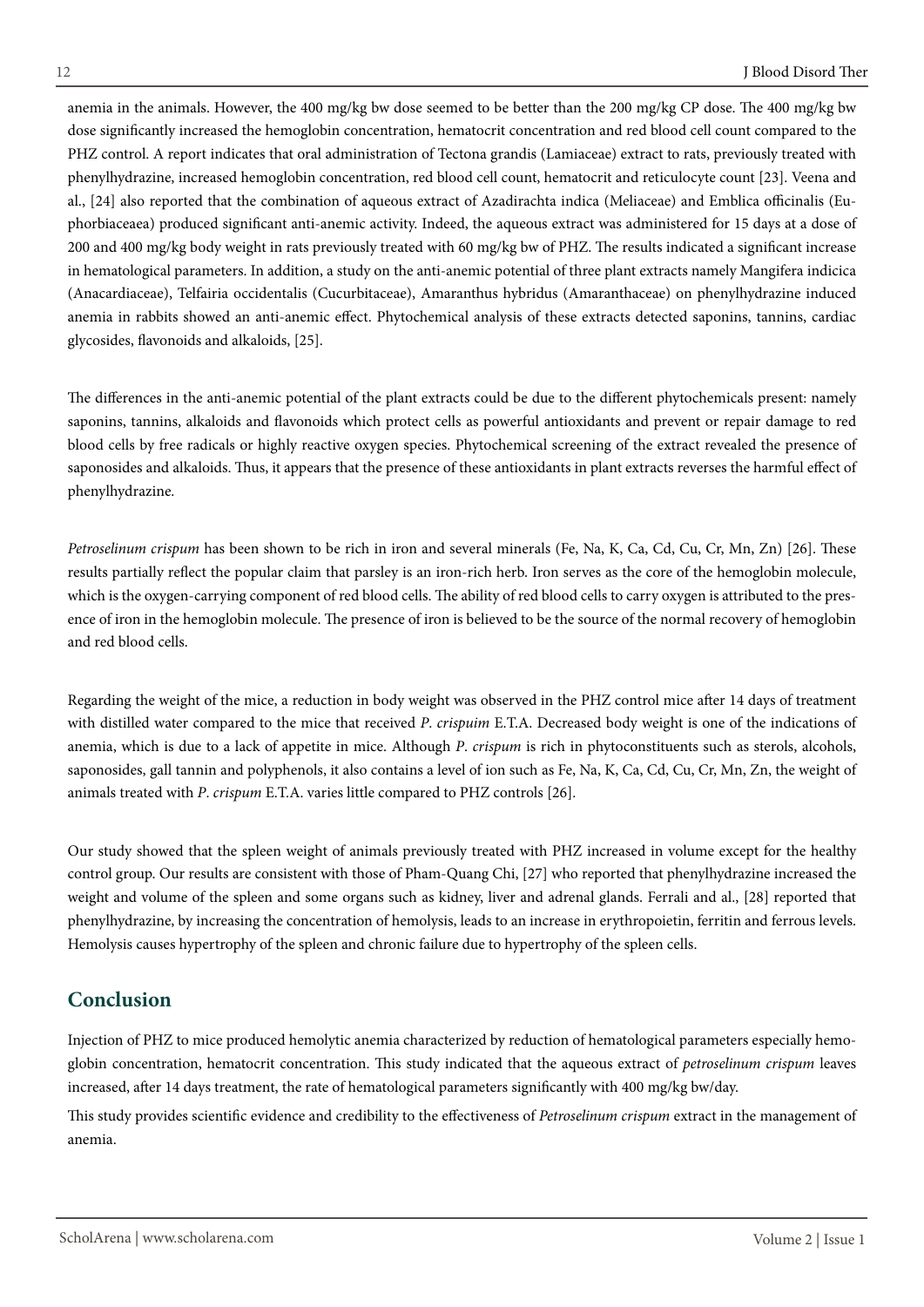# **References**

1. WHO (2017). Global nutrition targets 2025: guidance note on anemia, 7p.

2. Sanogo O (1992). Evaluation of the prevention system of iron deficiency anemia in pregnant women in Bamako. Thesis of medicine, Bamako, Mali, 116p.

3. GOI (2013) Guidelines for control of iron deficiency anemia; National Iron + Initiative, National Rural Health Mission; Adolescent Division, Ministry of Health and Family Welfare, Government of India.

4. Zinebi A, Eddou H, Moudden KM, Elbaaj M (2017) The Pan African Medical Journal. 26.

5. Kokoré BA, Bleyere MN, Ehile EE, Yapo PA (2013) Nutritional anemia among school children in three communes of Abidjan district in Côte d'Ivoire. Antropo 29: 49-56.

6. DHS-MICS, (2012) Demographic and Health Survey and Multiple Indicator Cluster Survey. Ministry of Health and AIDS Control (MSLS) National Institute of Statistics, Ministry of State, Ministry of Planning and Development (MEMPD) Abidjan, Côte d'Ivoire 591 p.

7. Simon JE (1990) Essential oils and culinary herbs, advances in new crops. Proceeding of the first national symposium new: research, development, economics, Indianapolis, Indiana, USA 472-83.

8. Blumenthal M, Goldberg A, Brinckman J (2000) Expanded Commission E Monographs, (Newton, Mass.: Integrative Medicine Communications). Herbal Medicine 218-20.

9. Benítez G, González-Tejero MR, Molero-Mesa J (2010) Pharmaceutical ethnobotany in the western part of Granada province (southern Spain): Ethnopharmacological synthesis. Journal of Ethnopharmacology, 129: 87-105.

10. Wong PY, Kitts DD (2006) Studies on the dual antioxidant and antibacterial propertiesof parsley (P. crispum) and cilantro (Coriandrum sativum) extracts. Food Chemistry 97:505-515.

11. Aljanaby AAJJ (2013) Antibacterial activity of an aqueous extract of Petroselinum crispum leaves against pathogenic bacteria isolated from patients with burns infections in Al najaf Governorate, Iraq. Research on Chemical Intermediate 39: 3709-14.

12. Yapo CVY, Konkon DG, Coulibaly K, Camara D, Zirihi GN (2016) Botanical study, evaluation of antifungal activity on in vitro growth of Candida albicans and toxicity on HFF cells of Mallotus oppositifolius (Geiseler) Müller.Arg (Euphorbiaceae) leaves. Journal of Animal & Plant Sciences 28: 4330-9.

13. N'guessan K, Kadja B, Zirihi GN, Traoré D, Aké -Assi L (2009) Phytochemical screening of some Ivorian medicinal plants used in Krobou country (Agboville, Côte d'Ivoire). Sci. Nat. 6: 1-15.

14. Al-Hadi HAM, Al Rahbi SS, Akhtar S, Said S, Weli A, et al. (2013) Phytochemical, antibacterial and cytotoxic activities of petroselinum crispum leaves grown in Oman. Iranian Journal of Pharmaceutical Sciences, 9: 616.

15. Falcone A, Musto P, Rosella M (1997) Compounds and methods for treatment of chemotherapy-induced Anemia. European Journal of haematology 58: 304-19.

16. Shi J, Arunasalam K, Yeung D, Kakuda Y, Mittal G, et al. (2004) Saponin from edibe legumes, chemistry, processing and health benefits, Journal of Medicinal Food 7: 67-78.

17. Wang J, Xu J, Zhong JB (2005) Effect of radix not oginseng saponins on platelet activating molecule expression and aggregation in patients with blood hyperviscosity syndrome; Alternative Medicine Review, 24: 312-6.